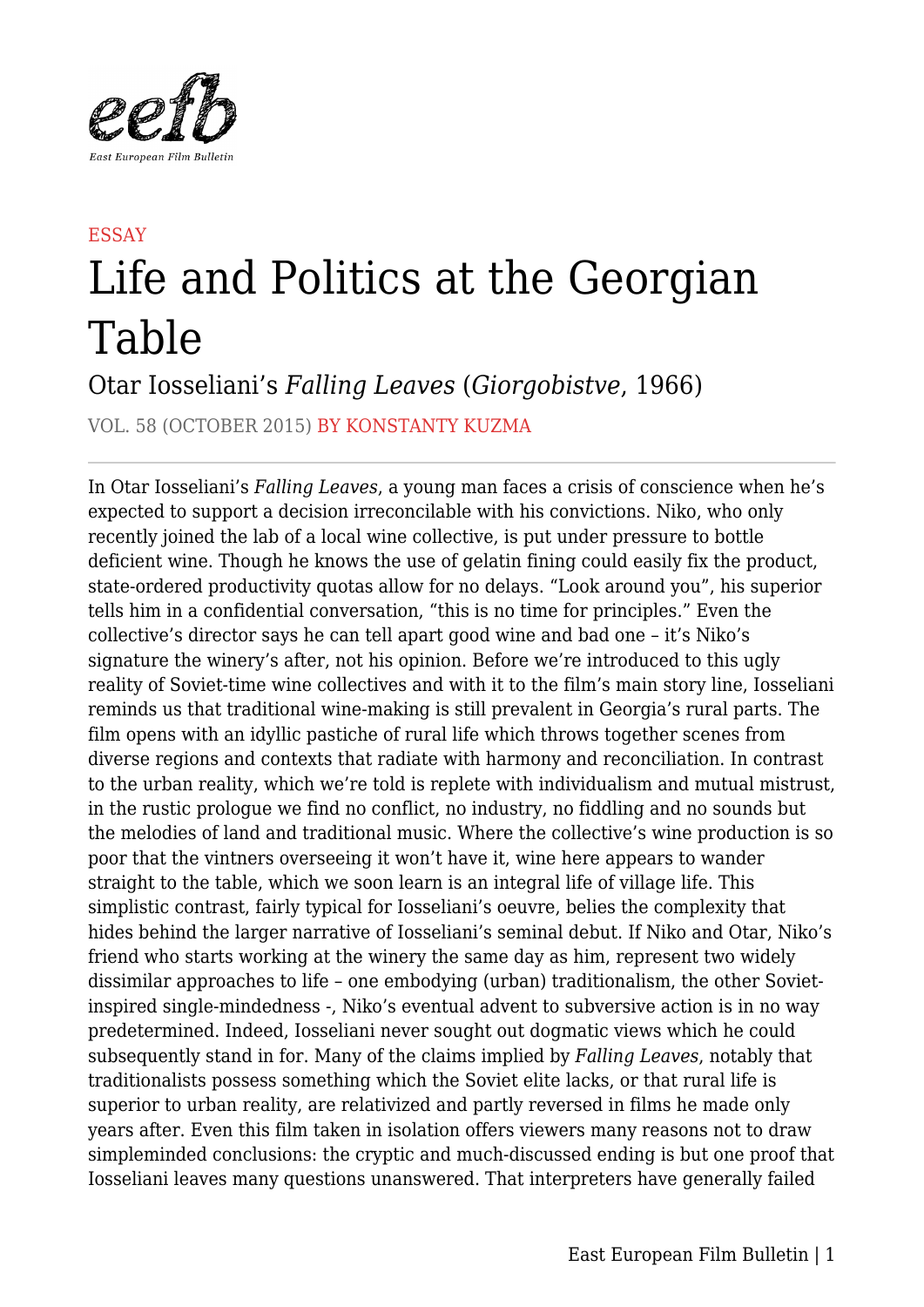to recognize this attention to nuance on Iosseliani's side may very well point to their own contentment with the narrative of grand dissident attacks on the Soviet regime. Of course, *Falling Leaves* is also just the moral tale scholars and reviewers have taken it to be - the story of an idealist who's faced with the dictates of Soviet realism $^{\rm l}$ . Niko's fate is no doubt presented as the struggle of an individual who tries to resist the fangs of an oppressive society, and it is no less clear what the director's stance on this matter is: we, too, are expected to be on Niko's side from beginning to end. Iosseliani even negotiates a moral alibi for Niko should he not dare to physically resist his orders, as he ultimately does by pouring gelatin into the wine himself. Still the important thing to note is that Niko is not alone in facing a crisis of conscience in the collective and that his is not the only way of life that is presented as being legitimate. The constant contrasts – of Niko and Otar, of the conscientious but compliant vintners and their superiors, of urban and rural life, and not least of traditionalism and individualism – don't necessarily aim to unveil the superiority of the good over the bad (in which case we wouldn't need Niko's final act to establish his integrity). Iosseliani is rather telling his peers what kind of life they're living, and what it is that they can learn from urban traditionalists like Niko or his vintner friends. Similarly, the film's utopian opening does not claim to be either a true representation of rural life, or an idealistic prototype upon which we are to model our life. Rather, it's a hyperbolic embodiment of all the things Iosseliani thinks Soviet citizens lack qua human beings, their human constitution only partly and derivatively being caused by their political authority. *Falling Leaves* is not a black-and-white lesson in dissidence, but rather a meditation on what kind of life one should strive for. It poses a problem that is much larger than political or social systems, though it is also one that is palpable enough to be addressed at and through the table. Because it's ultimately here, at the table – where the alarm bells of any traditionalism-fearing Georgian sound, and where any foreigner unfamiliar with Georgian customs must concede ignorance -, that Iosseliani explains why resisting the regime takes care of only one problem among many.

## *The Many Faces of the Supra*

For any cultural product originating from Georgia – be it a film or a novel -, the *supra* (the ritualized Georgian table) is a logical setting to unleash discussions on the human condition, in particular when dealing with wine (though Georgians boast of their wine culture, the urban population mostly consumes wine at the *supra* and thus in large masses). In Georgia, to consume wine means to be at the table, and to be at the table means to be subject to an elaborate system of rules. Unlike ordinary meals, *supras* are feasting occasions that are linked to fairly rigid rituals and traditions. $^{\text{2}}$  Notably, any *supra* is led by a toastmaster – the *tamada* -, who sits at the head of the table and structures the *supra* by saying toasts. Only after he has said his toast can the other *supra* participants follow through by saying toasts that are based on the same theme. Though the toastmaster can choose when to administer toasts, they follow a loose chronological pattern which he's generally expected to follow. Often, a general theme like "love" is introduced through a particular person or event, say a newlywed couple or a recent wedding. No one is allowed to drink before saying a toast, and no one is supposed to speak while others perform a toast. Another important dissimilarity to Western feasts is that one can host a *supra* without any occasion whatsover, meaning that there are people who literally join *supras* every other day. Though I do claim that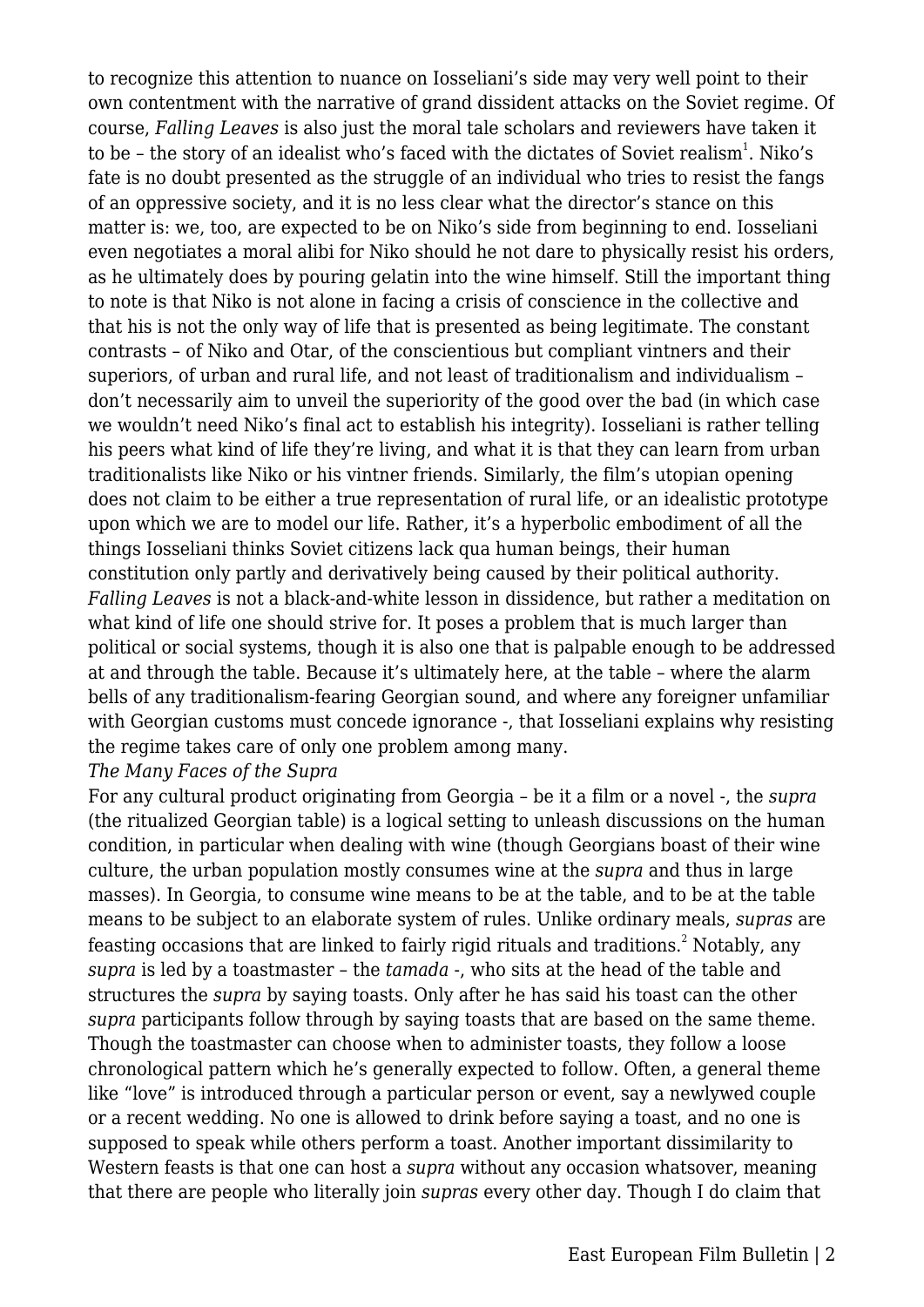the *supra* helps us unveil hidden nuances of Iosseliani's debut, it's not immediately clear why this should be the case. If it is in principle logical to address Georgians' attitude to wine through the *supra*, it is also obvious how little time Iosseliani spends depicting it: for a film dealing with Georgian wine culture, *Falling Leaves* appears to display an outward disinterest when it comes to tradition. But clearly this has much to do with the urban setting of the film, which Iosseliani often uses as a contrast to life on the countryside. The city provides Iosseliani with a crucial backdrop for establishing traditionalism's dearth and necessity, whose virtues are thus revealed negatively rather than positively: *Falling Leaves* in many ways proceeds as a story of unanswered promises. In the beginning of the main story line, protagonist Niko presumably starts work at the wine lab to help to produce good wine, but soon finds out that the wine collective's main aim is to meet economical rather than gustatory or cultural demands. When he fulfills his duty by making his superiors aware of his concerns, they scathe him for obstructing the winery's activities. And when he lastly persists, they do, too. If Niko is not alone in opposing the ideology advanced by his superiors, soon befriending the local vintners even though they're considerably older than him, the regime's ideology seems to be happily embraced by his peers. He learns the hard way that Marina, who has half the collective twisted around her finger, is more interested in power play than in straightforward romance, and that Niko's careerist friend Otar does not share his youthful idealism, but is ready to translate orders into practice whatever they may be. It is obviously arguable whether tradition is the answer to this destitution or even part of it, but this brief sketch of the narrative structure does explain why Iosseliani sees no place for tradition in a radically urban environment which has inherited the dictates of Soviet ideologues. This is why, apart from the prologue, which quickly establishes the *supra* as an integral part of village life, only one scene in the whole film features ritualized drinking in its full-fledged form. A mere 90 seconds long, it shows Niko and his fellow vintners gathered around a table rife with food and wine; here traditional songs are interjected only by toasts and the raising of glasses, which precedes drinking just as tradition wants it. (Perhaps less conform to tradition is the mood with which vintner Rezo is met by his wife upon returning home, who anticipates his excuses by frowning at his permanent drinking – a clear nod to urban progressiveness). But if Iosseliani's disinclination to indulge in the *supra* in an urban context is by no means accidental – the film is after all about Georgia's loss of traditionalism and collectivism –, there are hidden instantiations of the tradition that are no less symbol-laden than is its general absence. It is through a theme that is itself difficult to recognize that Iosseliani's differentiated stance on tradition and the regime makes itself known. To begin with, there's the lunch break on Niko's first day of work, in which Niko's employees welcome him in their round by saying brief toasts on his behalf. Though the repast is not a proper *supra* – a wine barrel serves as a makeshift table -, it shares some of its main characteristics (notably toasting and wine as well as their coupling with food) and is thus a tool for further establishing the vintners as urban traditionalists. It also marks the *supra* as a horizontal social instrument that can be used to foster social cohesion: it's at the table that people make acquaintances, where they become friends, and where social and economic affiliations are definitely left behind. By sharing a table with the vintners, Niko introduces himself into the group as an equal, rather than as their boss, thus ignoring the hierarchy dictated by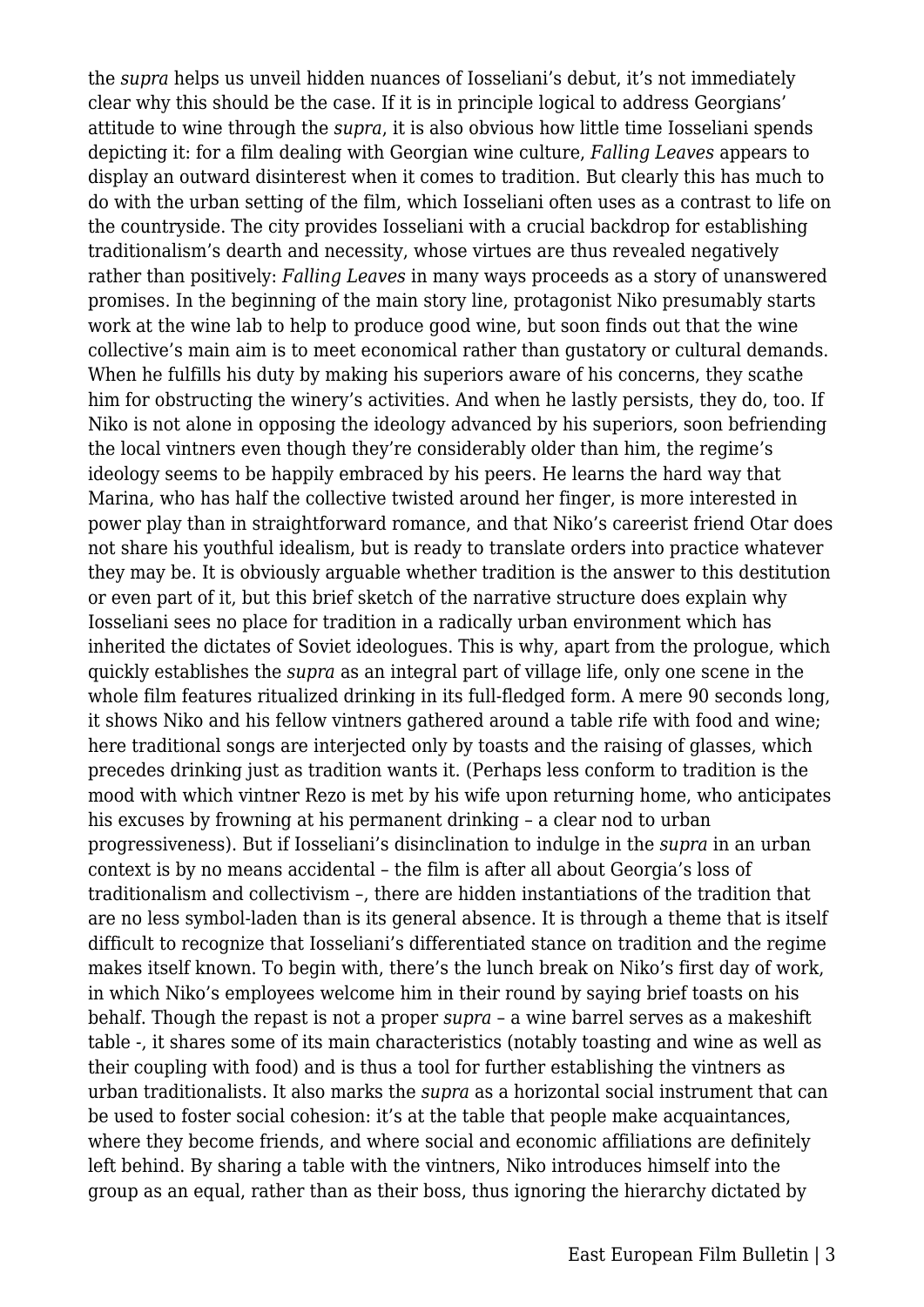the collective's structure and ideology – one could even go so far as to say that he acknowledges their seniority, though their relationship is never shown to be imbalanced. Lastly, it's here that Niko introduces himself with his full name, enabling the vintners to make inferences about his family history. (In Georgia, it is still common to ask acquaintances to reveal their family name and school history). A case in point is a similarly informal gathering that also incorporates *supra* elements, but which is less forgiving vis-à-vis the urban rendering of that tradition. It briefly shows a group of young men having a drink (or two) in broad daylight in a so-called *sakhinkle*, an establishment where people go to have Georgian dumplings, beer, and sometimes vodka $^3.$  When the group asks a fellow friend to join their party, they allow his female entourage –sought-after Marina -, to slip away. This leads to a comic series of formalities which are meant to determine whether they've upset their friend, and if so, how they've managed to. "If we upset you, we apologize," they add by way of anticipation. But all their talk of excuses turns out to merely be a hoax: when their friend Bondo leaves the table shortly after joining, they curse him and continue drinking. In contrast to the senior vintners whose favor Niko wins, these youngsters display dishonesty and intemperance and thus point to an abuse of tradition that Iosseliani shows no interest in defending. In fact, the hedonistic excesses and overall aimlessness of urban Tbilisians is the subject of another of his films, *Once Upon a Time there Was a Blackbird* (1972), which removes fears that Iosseliani may simply be endorsing conservatism: it takes time to pinpoint what exactly about tradition Iosseliani is out to defend. Even rustic life, which seems so beautiful and innocent in this film's prologue, is subject to unforgiving and scathing critique in the ironically titled *Pastorale* (1975). A less obvious, and perhaps more interesting allusion to the *supra* in *Falling Leaves* is the wine tasting scene, in which Niko's crisis of conscience is first brought to the viewer's attention. A board meeting of the wine collective is to determine the quality of the ominous 49th barrel, which, though young, is needed to meet state-ordered productivity quotas. A prior scene has already revealed the vintners' dissatisfaction with the wine, which Otar answered by referring to "orders". The director's opening remarks at the meeting only confirm that the wine tasting is a sham, as its maxims are economical rather than gustatory: "Our plan must be fulfilled at the expense of this year's wines. We will only fill up this year's production." Though purists may object to such a parallelization, the board meeting is structured like a *supra*, with the board members seated around a long dining table that is equipped with wine and glasses. The collective's director speaks first and continues to lead the meeting by personally giving his employees the word and is furthermore seated at the head of the table, thus figuring as a sort of *tamada*. Crucially, only one woman is present, who's neither asked to speak up, nor particularly visible. Unfortunately, this too is a key characteristic of the *supra*, which fully embodies Georgian patriarchy by traditionally making it an all-male affair $\hbox{}^4.$  After the collective's grumpy director has raised his voice and instructed his employees on the productivity quotas, the board members proceed with business. Though the strict chronology of toasting at the *supra* – where one speaks *before* one drinks – is obviously violated, the tasting nevertheless reflects its strictness in assigning people the right to drink. It is only once being asked to that the board members begin raising their glasses; no one sips or speaks at will, and one assessor is even scolded for uttering a prolix statement. Still, the ultimate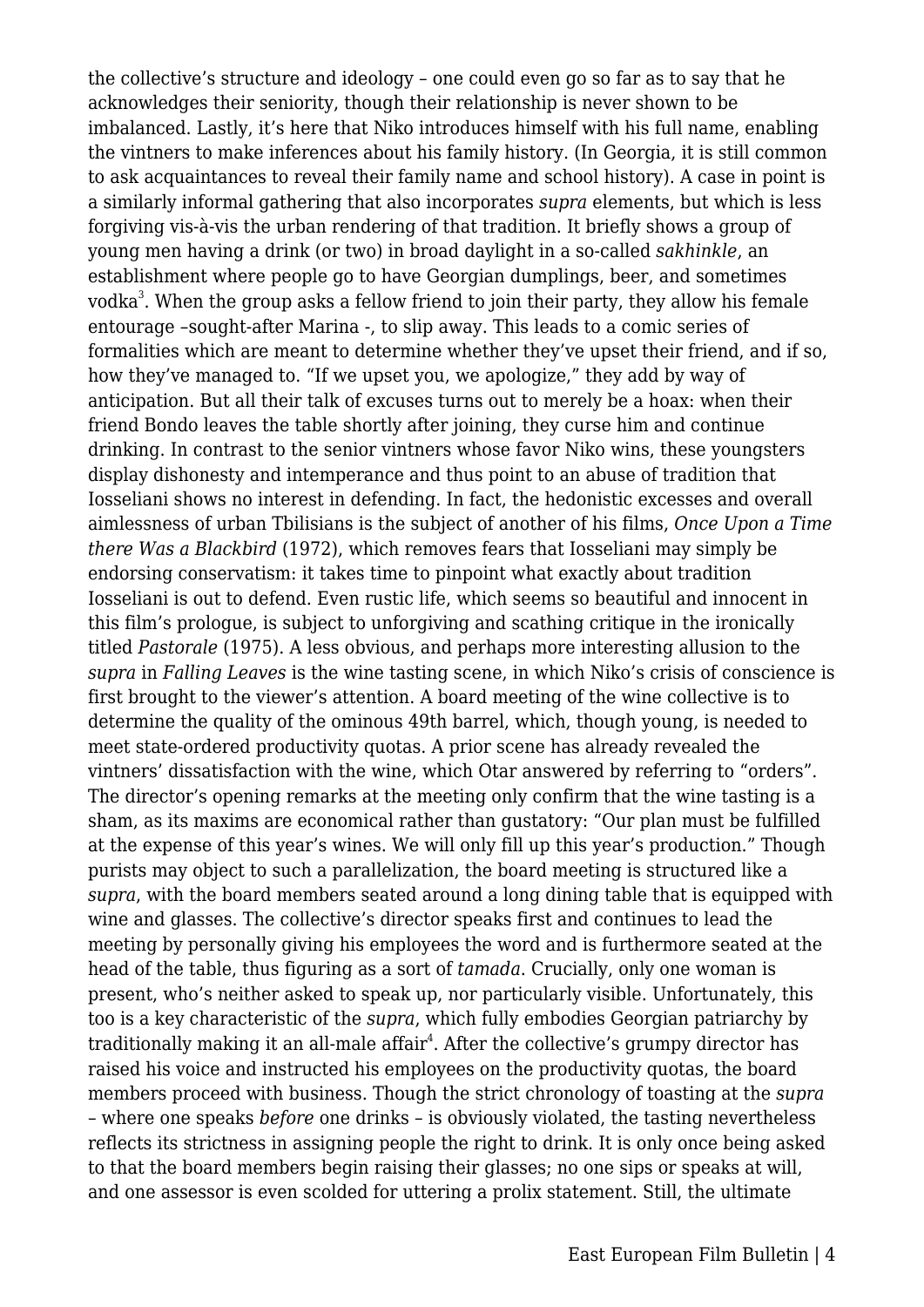proof of the meeting's rigidity is yet to follow. When the meeting is declared closed and the skeptics already appear pacified, Niko rises from his chair and proclaims that the wine is deficient: "The wine from the 49th barrel must not be bottled. I've examined it and found fault with its quality." This insolence, though greeted by some board members, is brushed off by the director, who reminds Otar and Niko of their duties and asks the latter to stop his "foolery". Who indeed would dare to question the toastmaster's authority, one might add? The authoritarianism implicit in this scene calls to mind the criticism *supra* has faced in recent years as Georgia's firm traditionalism has come under increased pressure from within. Thus political scientist Ghia Nodia foregrounds the enforcement of vertical hierarchy as a key feature of the *supra*:

> […] for me (as, presumably, for most Georgians) it [the *supra*] is […] a rigid set of rules that regulate drinking, speaking, and, often, sequencing and themes of toasts that constitute the essence of a *supra*. They can be summarized as double prohibition: nobody is allowed to drink wine or propose a toast without a sanction from the *tamada*, and nobody (meaning, no participating male) is allowed not to drink once the *tamada* has proposed a toast. Genuinely eloquent *tamadas* are not always available, but no matter how inarticulate a given toastmaster may be, the rules regulating the ritual are to be followed to the letter. It is this set of rules and insistence on their strict observance, rather than the rhetorical quality of toasting, that makes the *supra* a quintessentially Georgian institution  $[...]$ <sup>5</sup>

Though the last sentence conflicts with Nodia's subsequent observation that "Georgians are never as serious and rigorous in following rules as when they try to get drunk"<sup>6</sup> , the main thrust of the argument is clear: in daily life the *supra* manifests itself as an authoritarian, rule-governed tradition that puts blind formalism above skill. Irrespective of the *supra*'s manifold historical and political dimensions which Nodia also discusses in his article, he mainly perceives it as a source of cultural conservatism and destitution. In Iosseliani's films, too, authoritarianism is loosely associated with the *supra*, though clearly this association is there viewed critically. Thus the party of Niko and the vintners seems to know no toastmaster or rigid toasting chronology, as one vintner is seated at each head of the table, neither of which initiates the drinking we briefly witness. In fact, the drinking here proceeds almost chaotically – glasses are raised at random while one song replaces another. As one would expect, the informal lunch break at work is similarly devoid of hierarchical task sharing. Against such loose celebration of egalitarian collectivism, then, the authoritarian character of the wine tasting stands out. A board meeting though it is, the tasting's hidden symbolism is conspicuously coupled with a display of the board's indifference to wine. This manifests itself not so much in their readiness to bottle poor wine – which seems to be a consequence of political oppression -, but in their strictly professional relationship with that special drink. Where the *supras* in the prologue established the proximity of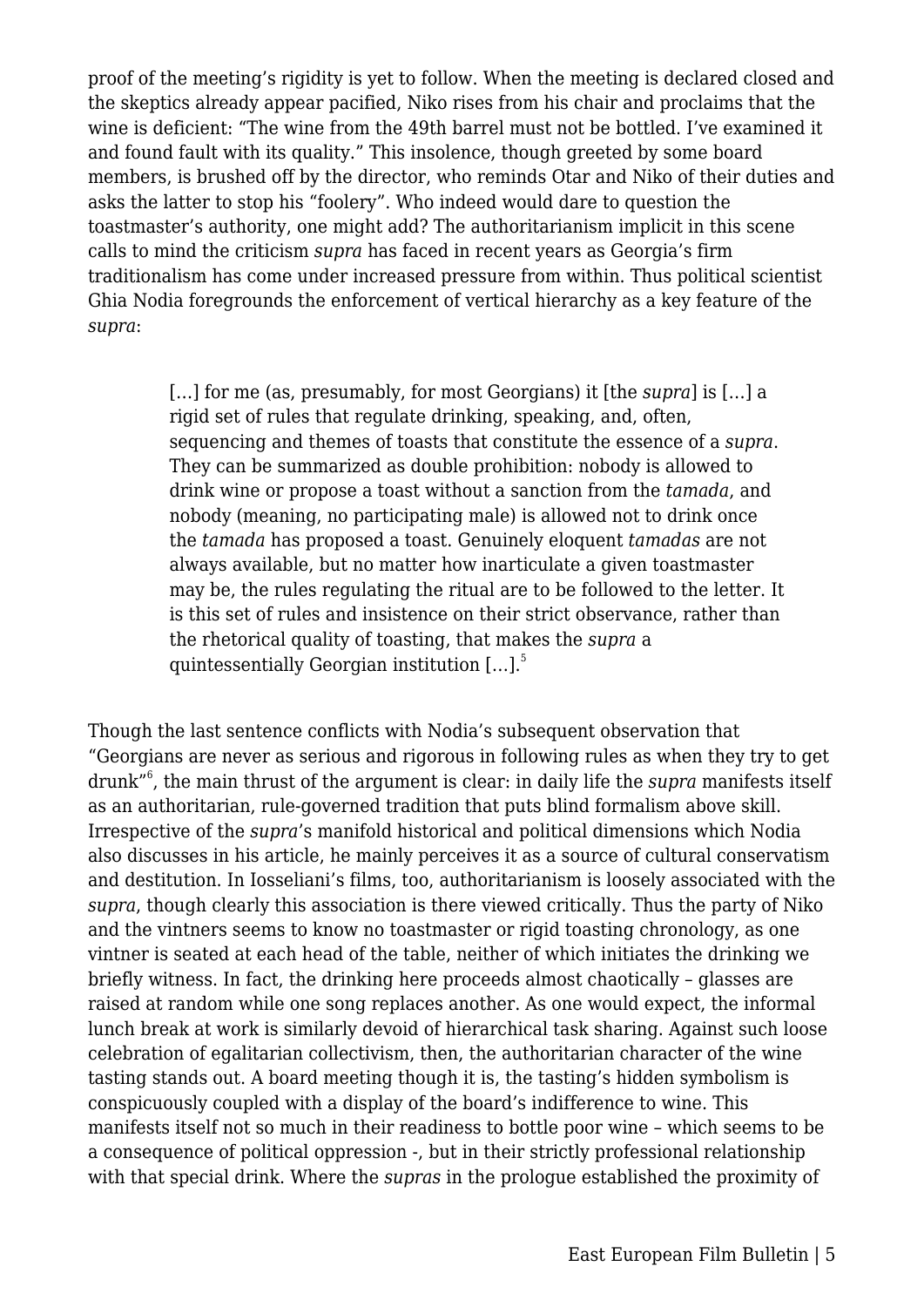wine and ritual – the linkage of production and consumption -, the Soviet wine collective embodies the urban, post-industrialist tendency to separate these seemingly inseparable acts. Otar was allowed to join the board after pronouncing that he doesn't drink at all, while the director is said to drink vodka (as opposed to wine) in his spare time.



**Screenshot 1 (left): Niko and his vintner friends during their traditional** *supra***. Screenshot 2 (right): wine tasting of the wine collective's board.**

The wine tasting doesn't only introduce us to Iosseliani's negative stance towards authoritarianism at the table. It also establishes a more profound link between the Soviet regime and a hierarchical organization of the *supra*. Note that the film's nonurban prologue, which appears to be Iosseliani's gold standard, depicts no *tamada*-like figure, and that the only toastmaster *Pastorale* introduces us to is also a Soviet bureaucrat. Recall how Niko and the vintners, who seem to be constantly at odds with the collective's board, work against class division while at the table. In Soviets' hands, the *supra* is a disciplinary mechanism that reflects and reiterates Georgia's political and social hierarchy, reflecting the authoritarian aspect researchers like Nodia emphasize. In their opponents' hands, though, it's a way of preserving social mobility and Georgia's collectivist spirit. Where the former turn the table into a debauched display of power, the latter use it to indulge in their super-individual identity<sup>7</sup>. Iosseliani's contribution to debates concerning a correct assessment of the *supra* is that is neither authoritarian and chauvinistic nor collectivist and egalitarian. Rather than advancing another essentialist argument concerning its true nature, Iosseliani suggests that it is people who turn the *supra* into one thing or another – one should look at them, and not at the table, to infer normative conclusions. But Iosseliani is far from suggesting, as some ethnologists and historians have recently done, $^{\text{8}}$  that the *supra* in its current form is an invention from Soviet times. Nor does he employ the *supra* as a binary normative scale that can tell apart good and bad – this should not least be clear from the way he chronicles the abusive drinking of youngsters, especially in *Once Upon a Time there Was a Blackbird*. Even in his private life, Iosseliani has proven able to summon remarkable understanding for his political foes, who after all tried to ban his *Falling Leaves* on questionable grounds (briefly succeeding). If his critique is sometimes directed at individuals, it first and foremost addresses the political, social and normative reality they partake in. *Falling Leaves* is not about a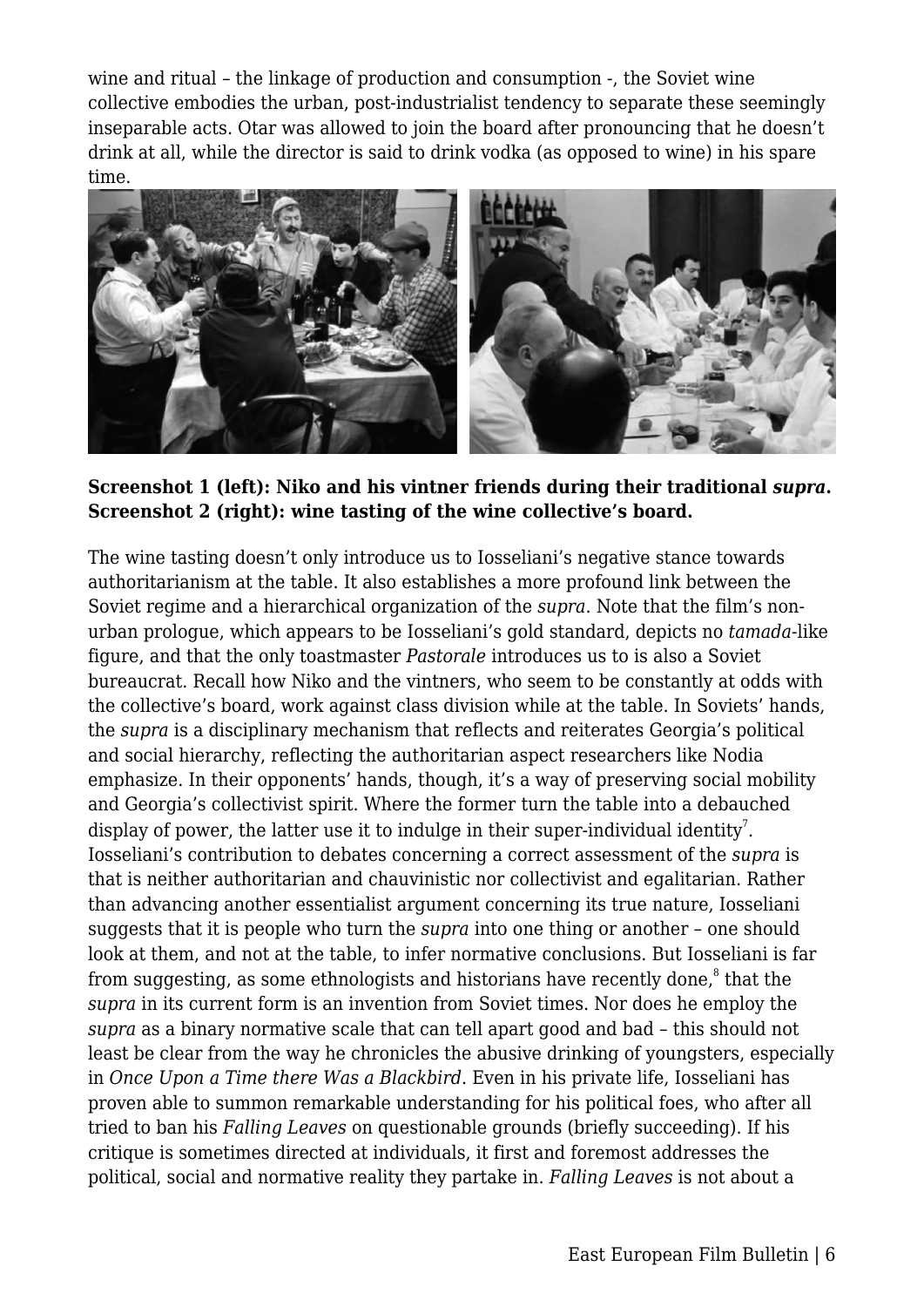couple of decent guys who're fighting a couple of bad ones: it's about a system which Iosseliani thinks is built on faulty principles. The collective's director – whose character resembles a caricature of the abusive, capitalist manager who is obsessed with making his employees subdue to his will – turns out to be happy with Niko's subversive action. When Niko's act is revealed to him and the board members expect him to take decisive action, he calmly praises the boy and pats him on his shoulder. Akaki Bakradze is right in saying that we don't know the real price of Niko's courage (is it this month's pay, his job, or even more?), $9$  but we do find out that the board director is pushing through a policy he himself does not believe in. If, then – as Bakradze claims somewhat exaggeratedly -, everyone in the film is really on Niko's side, what is it he possesses that the others lack? *Two Ways of Life*

This question takes us back to the beginning of the main story, when we get to know Otar and Niko in a revealing juxtaposition. It's a Thursday morning – the very first day of the film's story – and Otar is seen trying to leave for work. Trying, because his mother refuses to let him go, insistent that he eat breakfast before leaving. After a short altercation which also incorporates the color of Otar's shirt ("why isn't it white?") and Otar's father who's unhappy with his son's overall attitude, Otar finally returns to the table only to start arguing again, first about what he perceives as haranguing, then about having to eat bread. Iosseliani then switches to Niko, who starts his day by waking his sisters, mother and grandmother before putting on the tea kettle and watering the family's balcony flowers. Breakfast is eaten without further ado (even if Niko is not a big eater himself). The rest of the day proceeds in similar fashion, with Iosseliani using scene after scene to contrast Niko's and Otar's personality. When they meet in the morning to go to work, Otar comments on Niko's nonchalant appearance, stating that it's a disgrace to walk next to him. At work, whenever Niko reaches out his hand and greets, smiles, or thanks, Otar does the "right" thing – he hands out the appropriate documents, asks the right questions, and gives the right answers. When being interviewed by the collective's director, Niko admits to occasionally playing cards and drinking, whereas Otar claims to do neither. Otar even has a lighter on him at all times though we never see him smoking a cigarette. Most importantly, Otar is guilty of the social hierarchization which Iosseliani associates with the Soviet regime. He heeds one of his superior's advice not to befriend workers, who are said to only be workers after all, and treats his superiors, Marina and his cool friends from town with exceptional cheerfulness. This contrasts starkly with Niko, who seems to treat everyone with equal respect and befriends those whom he likes whoever they may be. Intuitively, one is inclined to agree with Bakradze claiming that the only thing we know about Niko is that he's decent – which, as he adds, is both a lot and very little.<sup>10</sup> It's a lot, he explains, because it's all that matters, and very little because it's also a general attribute (how well do we know a person if all we know about her is that she's principled?). Of course, Bakradze doesn't think Niko's the only decent guy in *Falling Leaves*, adding that there's both *active* and *passive* decency. This helpful further distinction not only allows us to conceptualize Niko's move from "passive" decency to his brave act in the end of the movie. We can also use it to characterize the urban traditionalists or the collective's director as passively decent people who have the right principles, but are afraid to assert them when facing resistance. (The fact that Niko as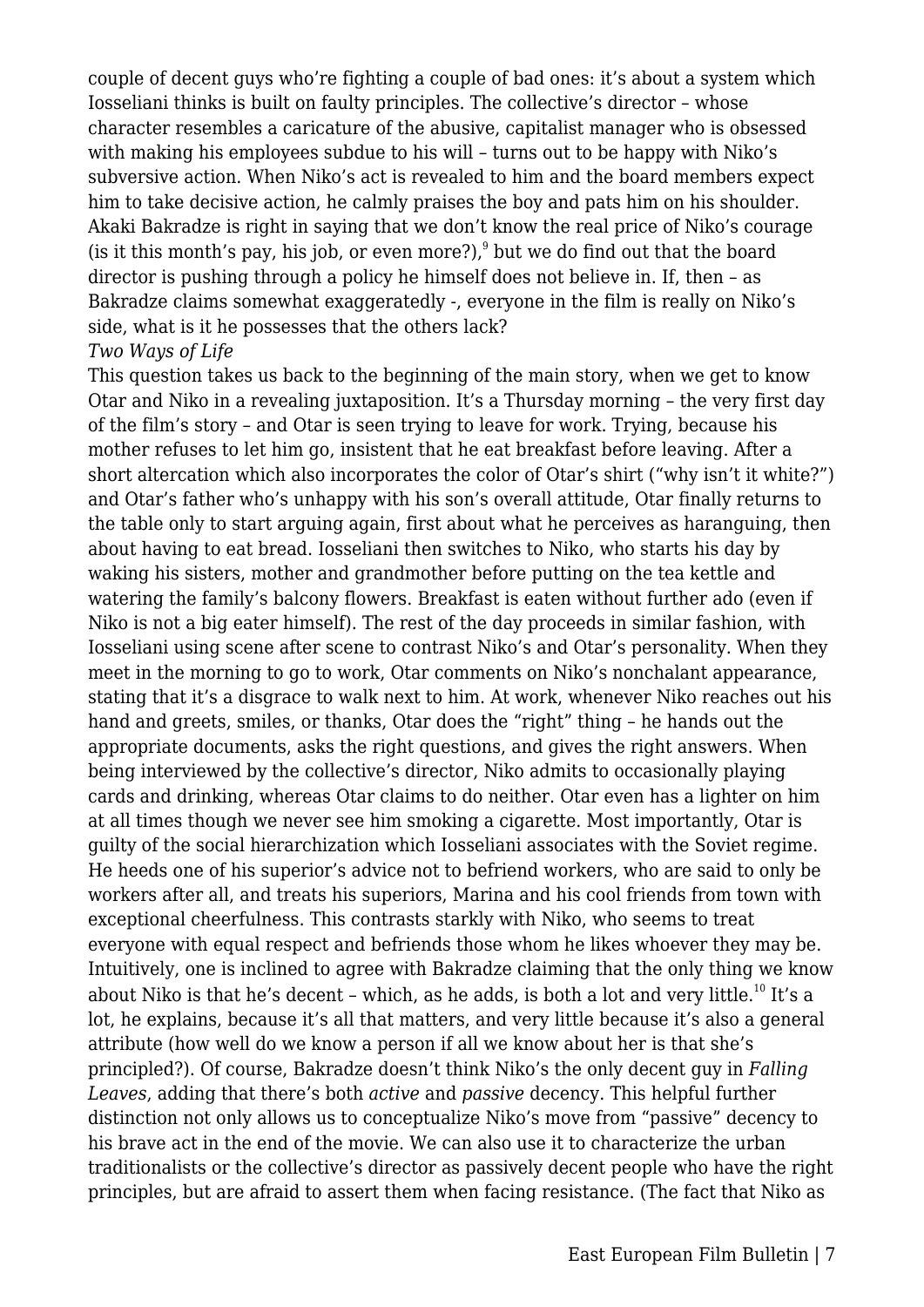a young man is in a different position to instigate revolutionary acts than the vintners or the director, who all seem to have families, is certainly worth pointing out.) But on second thought, Bakradze's narrative risks undercutting the film's complexity. The issue with his characterization of active and passive decency is not just that it is binary. More problematically, it assumes that there is an objective standpoint from which one can hold apart decent from indecent behavior. What I want to question is not whether one can condemn evidently amoral behavior – this would amount to relativism. Rather, I think that *Falling Leaves* shows us how different conceptions of life can yield conflicting behavior that doesn't necessarily yield different moral judgements. If Niko is surely decent on one conception of decency, Otar is decent on another. It is not that Otar constantly ignores his conscience, or that he is an egoist who has no motive other than to advance his own well-being. On the contrary, one can see that he's trying to do the right thing. He finished school with excellent grades, he always listens to his superiors, and if he doesn't go out of the way to be nice, he's not ignorant of general rules of conduct either. Even his relationship with his parents could be excused by his age. The question the film poses is not "who's decent and who's not", but "what *is* decency"? Rather than producing winners or losers, the film exemplifies two different ways of life which spur us to question our own. On one side are Niko and the vintners, on the other are Otar and the board members (as well as Marina and her female friend). This helps us explain why food figures so prominently in Iosseliani's films: intrinsically, our eating habits are normatively neutral, though they reveal *something* about what kind of people we are. When Iosseliani depicts Otar as not liking eating or drinking, he's not suggesting that Otar is therefore indecent, let alone amoral. Otar's reluctance to eat is simply an indication of the way of life he leads, a symptom of his being a particular kind of person. This has nothing to do with his living a super-individualistic life, either – as mentioned, Otar seeks company, if selectively. It's Otar's strength of purpose and his unlikely preparedness that are decisive here: Otar cares about efficiency. When he does something, he wants to do it by the book. That's why he has good grades, why his superiors like him, and why the epilogue suggests that it is ultimately he who goes off with Marina: Otar represents a very particular conception of success. The *supra*, which is associated with indulgence and excess, stands in the way of that conception, and so do drinking and eating in general (hence his reluctance to eat his mother's breakfast). Niko is not driven by such "higher" motives. Instead, he lives from moment to moment, following his intuitions in all that he does. That's why he enjoys a good meal or playing football during breaks at work – the point for him is not to get something out of it, but to enjoy himself in the company of others. In general, for Niko, a social person, enjoyment means enjoying himself along with others. Collective well-being is to Niko what results are to Otar: it's an essential purpose of being. Thus staying up with friends all night is virtuous for Niko, and off-putting for Otar. If the film leans towards Niko's way of life, it's not in virtue of having definitely proven Otar wrong. Iosseliani simply wants to remind his viewers of the virtues of being a laid-back and social person who's decent in an oldschool way, characteristics which he thinks are threatened by the prevailing political and social order – there is a *Big Lebowski* element in his film. By lacking the ability to appreciate food and company, Otar seems to lack something that is essentially human, something which we shouldn't want to lack. Otar and the board member's negative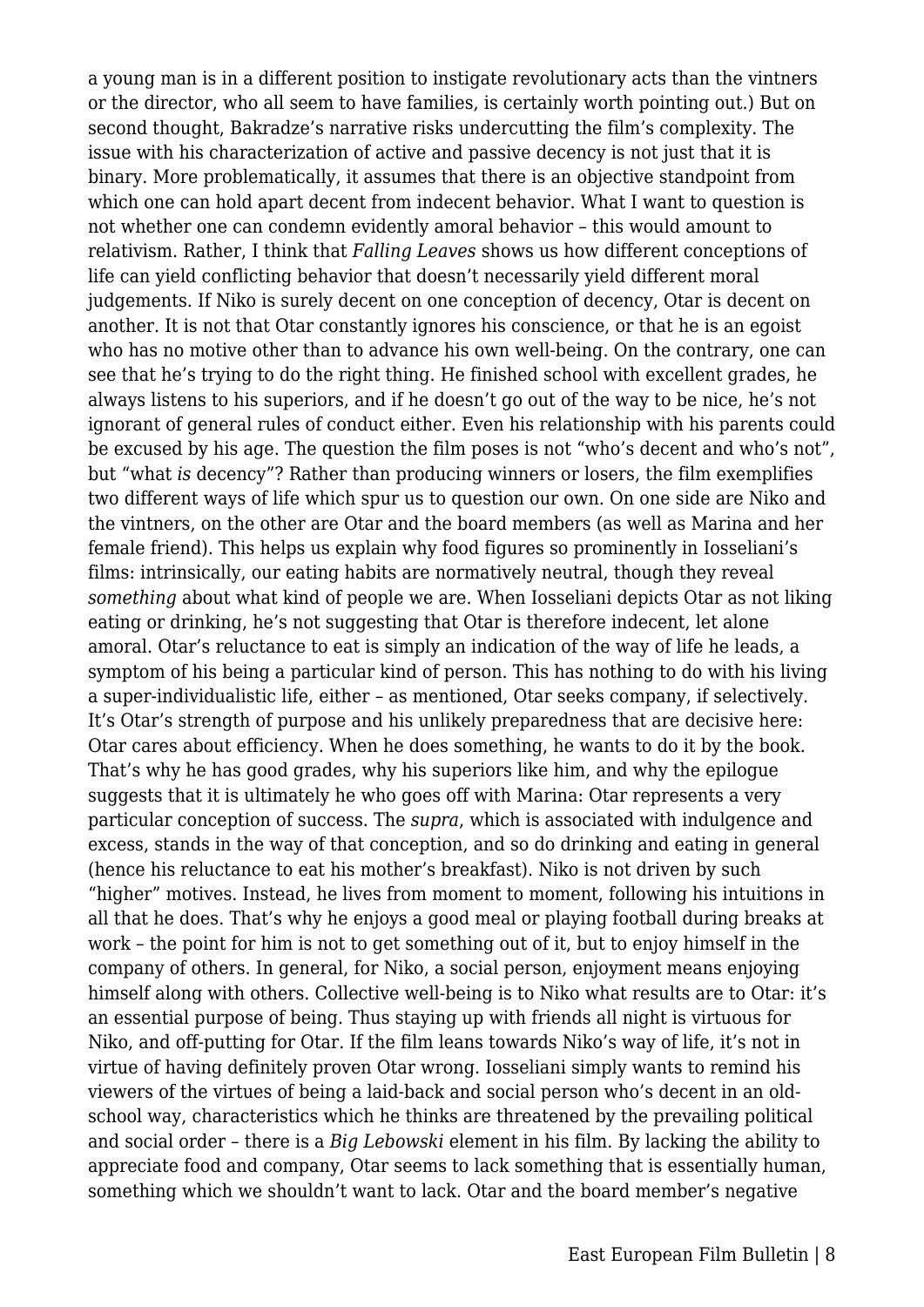attitude towards the *supra* in *Falling Leaves* recalls the Soviet regime's campaign against "pernicious customs", which tried to curtail that tradition on the grounds of it being a waste of both time and energy. In 1966 or roughly a decade before that campaign, Iosseliani already deemed it necessary to remind his compatriots of the negative effects their loss of tradition could have on the public good. What he feared most was that Georgians would at some point lose its collectivist spirt, that society would consequently individualize, and that those isolated individuals would eventually be led only by notions of efficiency and competition.<sup>11</sup> Yet *Falling Leaves*, a film which was temporarily banned by Soviet censors, might never free itself of its reputation as an anti-Soviet film, and it's precisely such inability to look beyond the grand narrative and towards nuances that has kept people from acknowledging that Iosseliani's film is not simply a diatribe against Communists. If anything, it is the principles upon which the Soviet Union were built which Iosseliani takes issue with (principles which are sufficiently similar to those of neo-liberalism to project his critique on today's Georgia, too). It is not intrinsically wrong for an individual to endorse efficiency, or intrinsically better not to - Iosseliani himself points to the bad effects over-indulgence can vield.<sup>12</sup> Yet subscribing to one way of life rather than another can have deep implications which are often overlooked, and it's nothing less than pointing towards those consequences that Iosseliani should be credited with. Having said that, it is true that there is a point in *Falling Leaves* when Niko does prove to possess a fairly objective virtue, and that is indeed when he moves from "passive decency", as Bakradze calls it, to agency. Otar, the collective's director and many other board members share Niko's skepticism about their wine, and yet they refuse to voice their misgivings for fear of repercussions. So do the vintners, whom most interpreters have taken to be objectively "better" than their Communist superiors. Everyone at the winery faces the same crisis of conscience as does Niko, only that everyone but Niko settles it by outsourcing his responsibility to the next-highest authority. The vintners blame Otar, he refers to orders, and even the collective's director must be receiving the productivity quotas from somewhere. It is therefore not entirely amiss to see this film as a plea to viewers to question their principles and to listen to their conscience. And it's only at this level that one may ask which of the two philosophies is likelier to produce independentminded individuals, people who are capable of overcoming crises of consciousness – that which endorses compliance and servility, or that which celebrates equality? References

Ironically, this gives his film a moralizing touch which is reminiscent of contemporary propagandist films of the "Ottepel" period, which depicted the tales of working-class heroes ("Abezara", 1956; "Good People", 1961; "Sabudareli Chabuki", 1957).

For a short survey of the supra, see: Mühlfried, Florian . "Sharing the same blood – culture and cuisine in the Republic of Georgia." in: Anthropology of food 12/2007.

At any supra, one generally eats while performing ritualized toasts, rather than before, so that even gatherings at cafe-like restaurants like the sakhinkle in this scene can take hours.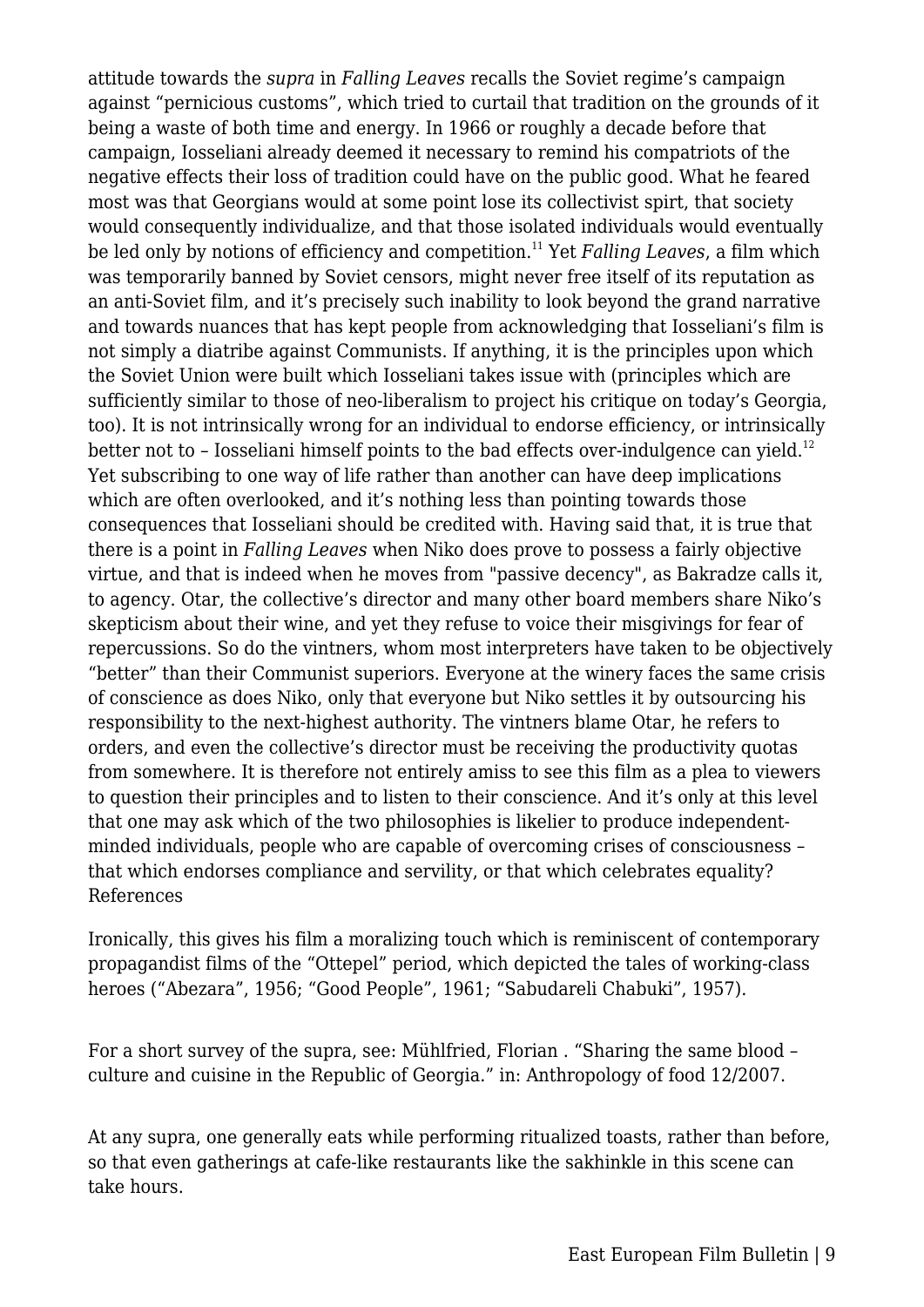Though female-only supras have been documented for a long time, these are uncommon and don't come anywhere near to questioning the patriarchal founding of the tradition. In recent times, though, some mixed supras have emerged, but it is worth stressing that they, too, are usually headed by male tamadas.

Nodia, Ghia. "The Values of the Georgian Supra: Nationalist or Nativist?". in: Ab Imperio 4/2014, pp. 69-74.

If Georgians are not rigorous about rules, as the cliché Nhodia is here alluding to suggests, then how can the supra's rule-conformity be the feature that makes it "quintessentially Georgian"?

The vintners' performance of Georgian traditional music, which is polyphonic and thus qua definition super-invidivual, may also be taken to allude to their ideological commitment.

For surveys of recent debates concerning the history of the supra, see especially: Ram, Harsha. "The Literary Origins of the Georgian Feast: The Cosmopolitan Poetics of a National Ritual". in: Ab Imperio, 4/2014, pp. 19-52. Mühlfried, Florian. Postsowjetische Feiern. Das Georgische Bankett im Wandel. ibidem-Verlag, Stuttgart: 2006.

Bakradze, Akaki. Kino. Literasi, Tbilisi: 2012.

Bakradze 2012.

Ironically, it's precisely these two principles – efficiency and competition – which Florian Mühlfried thinks guide Georgia's so-called new intelligentsia today. In fact, he also thinks that a negative attitude towards the supra has become a "hallmark feature of the new Georgian post-Soviet intelligentsia and their allies", which means that neoliberals appear to be following in the Soviets' footsteps in this regard: "Both in Soviet and neoliberal logic […] extensive feasting indicates economic irrationality." (Mühlfried, Florian. "A Taste of Mistrust.". in: Ab Imperio 4/2014, pp. 63-68.). Implausible as this may sound, in Georgia capitalism has really proven a loyal heir to the Soviet regime's miserable legacy, reiterating policies to similar effect and perpetuating rather than introducing the prevalence of selfish and dishonest values. The extent to which "Falling Leaves" addresses problems that trouble Georgia today is striking, though it is more than unlikely that the country should embrace it as a critique of their own way of life, or that this has ever really been the case. While it is true that the Soviets called the film anti-Georgian for all the wrong reasons, it is also true that this has prevented Georgians from acknowledging what Iosseliani has to say to them.